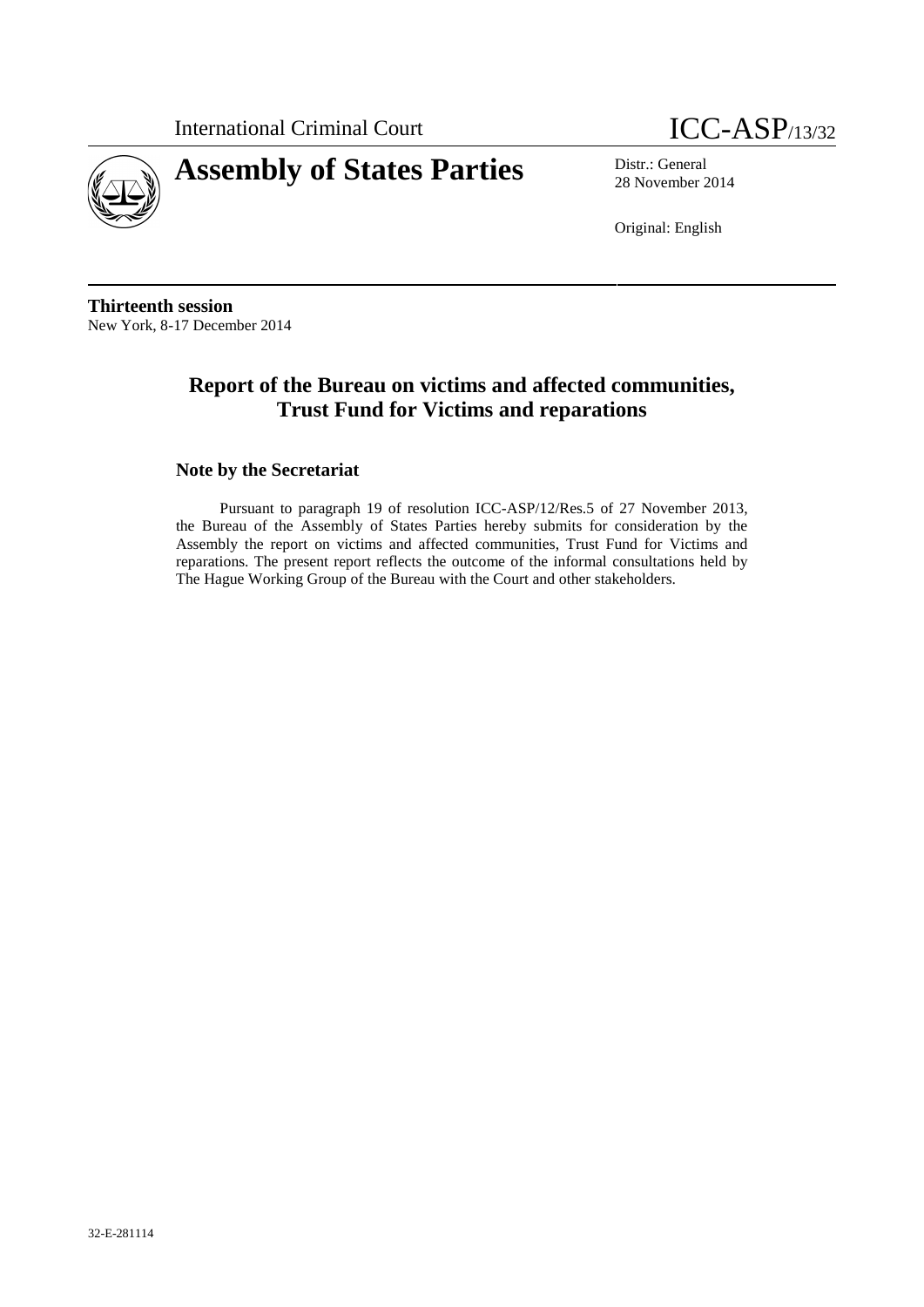# **I. Introduction**

At its ninth session, the Assembly of States Parties ("The Assembly") to the Rome Statute "[requested] the Bureau to report on the developments in the victims-related issues".<sup>1</sup> During its tenth and eleventh sessions, the Assembly invited the Bureau to report on reparations, victims' participation and any appropriate measures.<sup>2</sup>

2. The Assembly, at its twelfth session, decided "to continue to monitor the implementation of the rights of victims under the Rome Statute" and keep on "discussions on this topic focusing, through its Bureau, on victims' participation".<sup>3</sup>Pursuant to this mandate, in December 2013 the Bureau approved, via a silence procedure, to task The Hague Working Group ("the working group") with the theme "Victims and affected communities and Trust Fund for Victims, including reparations"<sup>4</sup> . In February 2014, the Bureau appointed Ambassador Mohamed Karim Ben Becher (Tunisia) and Ambassador Eduardo Pizarro Leongómez (Colombia) as co-facilitators of deliberations on this matter.<sup>5</sup>

## **II. Discussion**

3. The proposed Work Plan, which intended to match the recommendations contained in the report "Evaluation and rationalization of the working methods of the subsidiary bodies of the Bureau"<sup>6</sup>, was introduced by co-facilitators on 1 April 2014. The suggested program was supported by States Parties, the Court and NGOs.

4. As it has been previously indicated by the Bureau<sup>7</sup>, one of the challenges encountered when discussing victims' rights is that informal consultations have taken place in the context of an incomplete judicial cycle. Up to date the Court has issued three trial judgments under article 74 in the cases against Mr. Thomas Lubanga, Mr. Mathieu Ngudjolo Chui and Mr. Germain Katanga. Even though the conviction against Mr. Katanga is final, since both the Prosecution and the Defence decided to discontinue their appeals against the first instance ruling, the Court has emphasized that some victims issues may be defined authoritatively by the Appeals Chamber, for instance in the *Lubanga* case. Also, principles on reparations will continue to be applied via jurisprudence on a case-by-case basis and that "Principles established by one trial chamber do not create a *stare decisis* effect on future trial chambers."<sup>8</sup>This context element was underscored in the proposed Work Plan.

## **A. Consultation process**

5. On 1 April, 6 may, 17 June, 25 September, 24 October and 6 November 2014 informal consultations took place. Eager to benefit from the views of different stakeholders, States Parties, the Court, the Trust Fund for Victims (TFV), observer States, as well as NGOs were invited to attend all meetings.

6. On 1 April 2014, co-facilitators introduced the Work Plan referred to above and the TFV made a general presentation of its Draft Strategic Plan for the period 2014-2017. During the second meeting, on 6 May, the working group considered the TFV Draft Strategic Plan further and in depth. The third meeting, held on 17 June 2014, focused on victims' participation. On 30 September 2014, principles relating to reparations and the declaration of

<sup>&</sup>lt;sup>1</sup> ICC-ASP/9/Res.3, OP49.<br><sup>2</sup> ICC-ASP/10/Res.3, OP5; ICC-ASP/11/Res.7, OP6 ; ICC-ASP/11/Res.8, OP 58.

<sup>3</sup> ICC-ASP/12/Res. 5, OP19 and OP20*.*

<sup>4</sup>International Criminal Court.Assembly of States Parties. Bureau of the Assembly of States Parties, *16 December 2013, Agenda and Decisions.*

<sup>5</sup>International Criminal Court.Assembly of States Parties. Bureau of the Assembly of States Parties, *18 February*

<sup>&</sup>lt;sup>6</sup>International Criminal Court. Assembly of States Parties, *Report of the Bureau: Evaluation and rationalization of the working methods of the subsidiary bodies of the Bureau*, 20 November 2013, document ICC-ASP/12/59.

<sup>7</sup>International Criminal Court.Assembly of States Parties, *Report of the Bureau on victims and affected communities and the Trust Fund for Victims, including reparations and intermediaries*, 15 October 2013, document ICC-ASP/12/38.

<sup>8</sup> International Criminal Court, *Informal Court Paper on the Question of Principles Relating to Reparations*, 15 May 2013, footnote 8.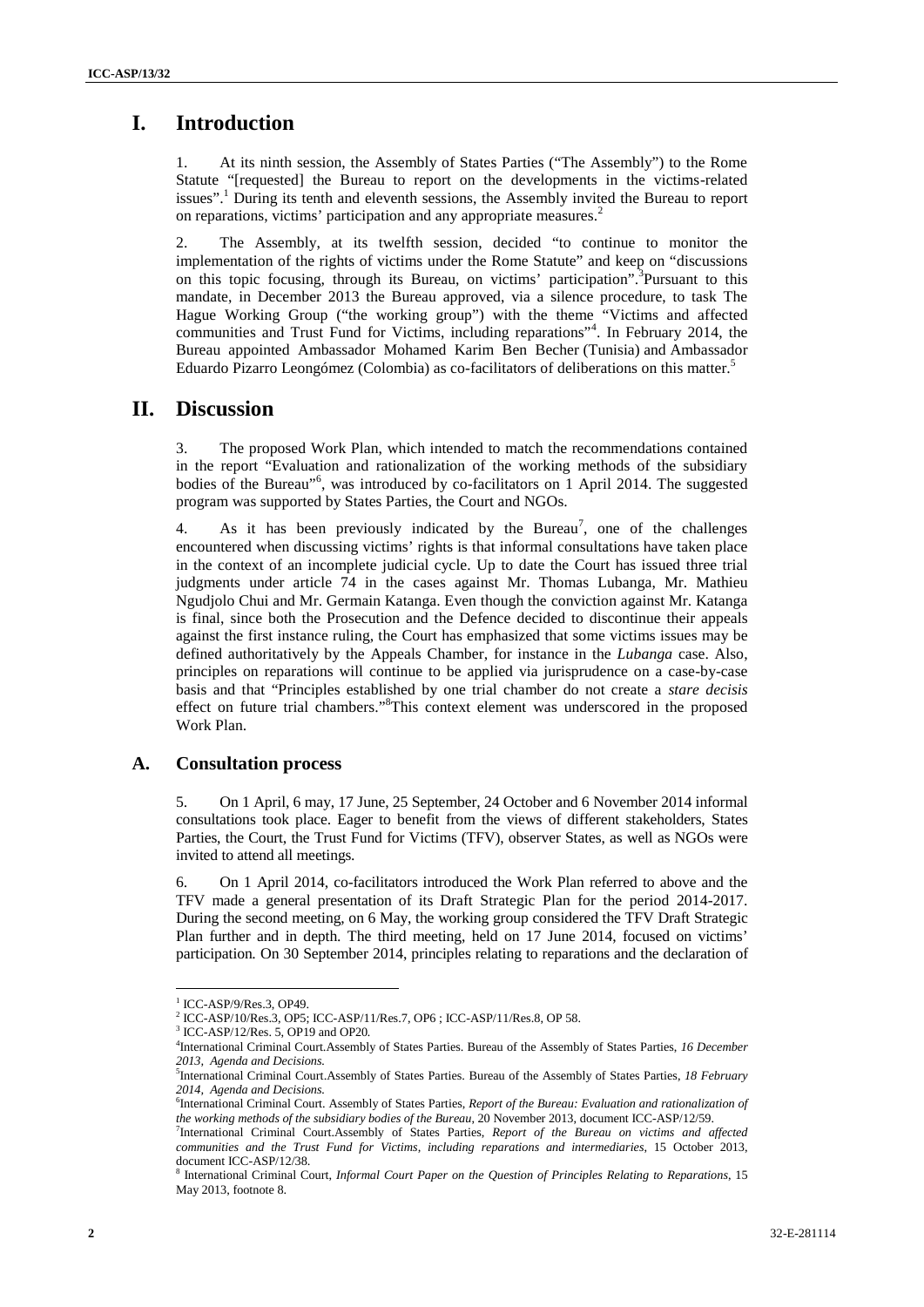indigence for the purpose of reparations were the agenda items. On 24 October 2014, the working group discussed the draft report and the draft resolution on victims, as well as some elements for the omnibus resolution. On 6 November, the working group continued debating these documents.

### **B. Conclusions**

#### **1. Draft strategic plan of the Trust Fund for Victims 2014-2017.**

7. On 6 May, the documents that constituted the basis for discussion were the Draft Strategic Plan and Risk Management Framework. Prior to discussing these texts in-depth, the working group was addressed by high level representatives from the Court and the TFV.

8. The Presidency of the Court briefed the working group on the current status of reparations in the cases against Mr. Lubanga and Mr. Katanga. It was put forward that as both of them might be considered indigent for reparations purposes, the Court might order, in the *Lubanga* proceedings if convictions were confirmed on appeal, that the award for reparations be made through the TFV. The representative of the Presidency added that principles relating to reparations would continue to be defined via case-law, even though each case has its particularities. Security difficulties on the ground faced by the TFV in discharging its mandate were acknowledged and the commitment of the Presidency to the mandate of the TFV was highlighted. In this regard, while noting the need for proper management of the funds, the Presidency mentioned it was a strong supporter of the TFV and conveyed that the President had actively encouraged contributions to the Fund.

9. The Registry pointed out that it maintained and will keep, in the context of the *ReVision Project*, a strong collaborative relationship with the TFV. This relationship, it was explained, covered the identification, tracing and freezing or seizure of proceeds, property and assets. It also indicated that the TFV was a key component of the Rome Statute system since it incorporated reparative justice. The stage at which the Draft Strategic Plan was presented and the possibility of continuing the trend in terms of attracting contributions to ensure sustainability and facilitate planning was highlighted.

10. A member of the Board of Directors of the TFV, who was the previous Chair, noted that reparative justice was a cornerstone of the Rome Statute and, in this regard, expressed that providing enough resources was critical to meet victims' expectations. Likewise, the important role played by the TFV's implementing partners in delivering assistance to victims was emphasized.

11. The Executive Director of the Secretariat of the TFV introduced the draft Strategic Plan, whose objective was to communicate its goals and the actions needed to achieve them. The Draft Strategic Plan 2014-2017 is the basis for the TFV to continue implementing the Fund's assistance mandate in the form of physical rehabilitation, psychological rehabilitation and material support, and to implement, in conformity with the Court's awards and orders, its reparations mandate. The Plan builds, *inter alia*, on the Strategic Plan for the period 2009-2013, the findings and recommendations contained in the external evaluation carried out by the International Center for Research on Women, and a risk management framework developed with the assistance of Deloitte. It was also informed by internal discussions within the Fund as well as by consultations with the Court, States Parties, civil society, implementing partners and other external stakeholders.

12. The Draft Strategic Plan set out the TFV mission to respond to the harm resulting from crimes under the Court's jurisdiction and was structured in six sections: 1) Achievements, successes and analysis; 2) Regulatory framework and legal mandates; 3) TFV vision, mission statement, goals, cross-cutting themes and core values; 4) TFV Global Programme Strategies; 5) Business Plan; and 6) Risk Management.

13. Before the meeting, participants were invited to focus their interventions on the strategic goals and related programme strategies and the business plan. The Draft Strategic Plan was overwhelmingly praised and supported by States Parties. The need to ensure national ownership and engaging national authorities were remarked to ensure, on the one hand, that the TFV activities go along with States priorities and, on the other hand, that exit strategies are consistent with victims' rights. The interest of the Fund in peace-building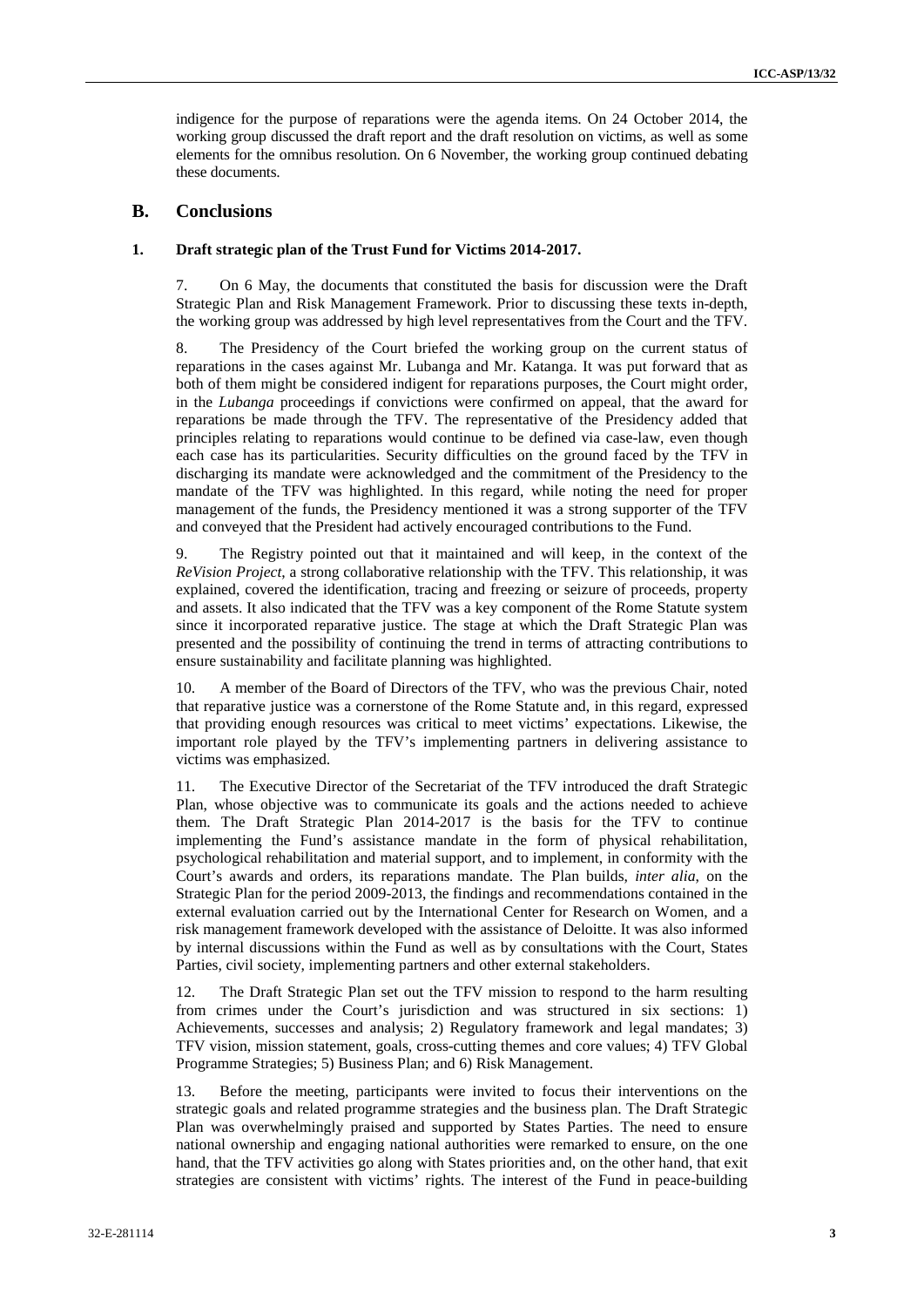initiatives and its openness to alternative ideas of justice, such as reparative, restorative, transformative and transitional ones was welcomed as well. Some delegations called upon the TFV to focus its activities in situation countries and urged States to raise awareness on the TFV activities, to strengthen its efforts in the field of communication and outreach to manage expectations and to strictly stick to the Rome Statute. Some other delegations asked the TFV to explore the possibility of financing it through private donors and the Court's budget, to analyze the impact and feasibility of both individual and collective reparations awards and to study whether the assistance might be considered a form of reparation. Some delegations, while understanding that needs of sexual and gender-based violence (SGBV) victims should be tackled and constitute a cross-cutting issue, mentioned that any message that could be interpreted as the establishment of a hierarchy among victims should be avoided. Other delegations noted, however, that attention on survivors of SGBV does not detract from other victims of conflict, but is a recognition of the specific difficulties that they can face in accessing justice and services to help them rebuild their lives. One delegation also contended that to talk about full participation of victims overstates the facts and creates very high expectations. Finally, a delegation informed the working group on a new contribution to the TFV.

14. In reacting to the points raised by participants, the TFV replied that the TFV's mandates cannot be equated with the full range of transitional justice and should be viewed as contributing to the purposes of transitional justice. The TFV noted that the draft strategic plan highlights the importance of ensuring a transformative quality to the reparative justice function of its mandates. The TFV explained that references to SGBV and gender mainstreaming did not aim to establish a hierarchy among victims but respond to the fact that, given the widespread incidence of crimes of sexual violence in situation countries, these are cross-cutting topics in the TFV's strategic plan. In addition, the TFV argued that although it did not need authorization from national authorities it always coordinates with local authorities while working with locally based implementing partners. Besides, the TFV maintained that victims and affected communities should be consulted in the design of reparations awards, of which the final decision on scope (individual, collective or both) remains with the Court. The TFV recalled that a consultative approach is already used in its assistance mandate. The TFV concluded by saying that the strategic plan clearly indicates the ambition to diversify its fundraising to private institutional donors.

15. The NGOs representative welcomed the references to transformative justice, the importance given to SGBV and the rights of the child in the Draft Strategic Plan, stressed that States should be involved in raising awareness of the TFV activities and called upon them to cooperate with the Court and the Fund.

16. The TFV Strategic Plan 2014-2017 was approved by the TFV Board of Directors in August,  $2014^9$ .

#### **2. Victims' participation.**

17. The Bureau of the Assembly was tasked to focus its discussions during 2014 on victims' participation. Indeed, in the last resolution on victims the Assembly "[recalled] its concerns about the difficulty the Court has encountered, on some occasions, in processing applications from victims seeking to participate in proceedings" and "[reaffirmed] the need to review the system for victims to apply to participate in proceedings". As per this mandate, deliberations should take place considering "any necessary amendment to the legal framework" as regards the application to participate in proceedings, and "possible amendments to the legal framework for the participation [...] in the proceedings"<sup>10</sup>. In conformity with Article 68(3) of the Rome Statute and Rule 89 of the Rules of Procedure and Evidence, victims' participation is a judicial decision.

<sup>9</sup> Trust Fund for Victims, *TFV Strategic Plan 2014-2017*, August 2014. Available on the website of the TFV: http://trustfundforvictims.org/sites/default/files/media\_library/documents/pdf/TFV\_Strategic\_Plan\_2014\_2017\_\_a pproved.pdf Accessed on 20 October 2014. <sup>10</sup> ICC-ASP/12/Res. 5, OP2, OP3 and OP4*.*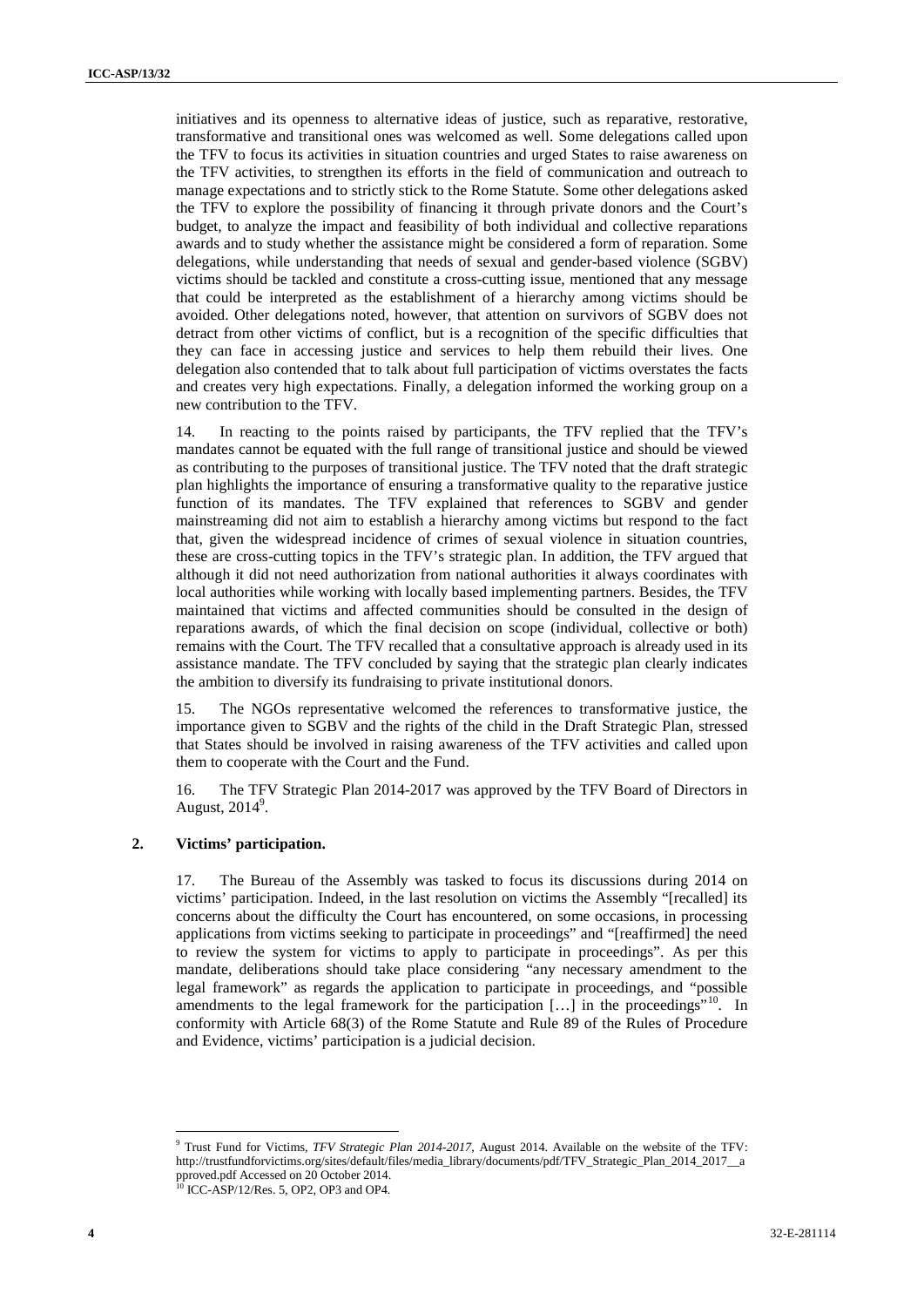18. Further to these decisions, on 17 June 2014 the working group dealt with victims' participation and benefited from the Court's input and insights, the NGOs' perspectives<sup>11</sup> and, naturally, the comments made by States Parties. At this informal consultation, the Court briefed the working group on the different approaches adopted thus far in relation to victims' participation and on the challenges and opportunities each of these entailed.

19. The Victims Participation and Reparation Section of the Registry (VPRS) indicated that in most cases victims participated through their legal representatives while those who had themselves appeared before the Court had done so either to express their views and concerns or as witnesses. Participants were also informed that the number of potential victim participants in any given case depends on the crimes charged against the accused. In summary, the standard procedure established in the legal texts for victims to apply to participate in the proceedings, the representative of the VPRS said, is as follows: first, victims apply before the Registry using the Court's standard application form; second, the Registry transmits the applications to the parties and the relevant Chamber; third and finally, the Judges decide on the application and on participation modalities.

20. The VPRS added that variations had been introduced by different Chambers, following three main models: a) partly collective, whereby victims recorded their accounts in a group application and each also gave individual accounts of the harm suffered (case against Mr. Laurent Gbagbo, pre-trial stage); b) simplified application process, by which less information is collected from victims and there is more collective management and reporting (case against Mr. Bosco Ntaganda, pre-trial stage); c) a third model, by which a distinction is made between victims who will appear in person (who follow the standard procedure) and those who do not appear in person, who do not submit an application - but may choose to register with the Registry – and the Common Legal Representative must ensure that those whose views and concerns he conveys qualify as victims (Kenyan cases, trial stage).

21. Based on the experience gained in implementing the different approaches, the following are some of the lessons learned by the VPRS: a) it is not advisable to put pressure on victims to meet together in groups; b) Chambers require less information for their decisions on victims than originally thought; c) victims' applications can be managed and reported on by the Registry in a more collective and streamlined way if Chambers agree; d) it is important to give clear information to victims on reparation; e) more information on what victims think about how to organize participation is required (the University of Berkeley study will assist); f) decisions on victims participation must be taken as early as possible so their views and concerns can be ascertained and conveyed; and e) it is important to now harmonize the system to ensure predictability, efficiency and timely decision making, while being flexible enough to respond to all types of case.

22. The representative of the Presidency recalled that victims' rights were distinguishing features of the Rome Statute. As provisions on the matter are few and very broad, they are being developed via jurisprudence (as can be seen *supra,* para. 19). Whereas the system originally appears to point to an individual approach, this is clearly not sustainable when very large numbers of victims are involved. Changes in the legal characterization of the charges, even from pre-trial to trial, may bring about consequences and uncertainties for the victims. As more evidence on the impact of each system was needed before making decisions on amendments to the legal framework, participants were also informed that a lessons learned exercise within the Court was ongoing. It was also suggested that the issue of legal amendments should be handled in the context of the Study Group on Governance/Cluster I. The representative of the Presidency concluded by saying that the expectation was that next year there would be a solid basis for thinking about any necessary amendments. It was also mentioned that it would be very helpful to take into account in this process the study that the School of Law of the University of California, Berkeley, is carrying out.

23. States Parties thanked the Court for its presentations. One delegation requested more clarifications on the term "victim" and the impact of the Office of the Prosecutor's decisions on victims' participation and asked what might be the States Parties' role in the

<sup>&</sup>lt;sup>11</sup> The Victims' Rights Working Group circulated the document "Making victim participation effective and meaningful".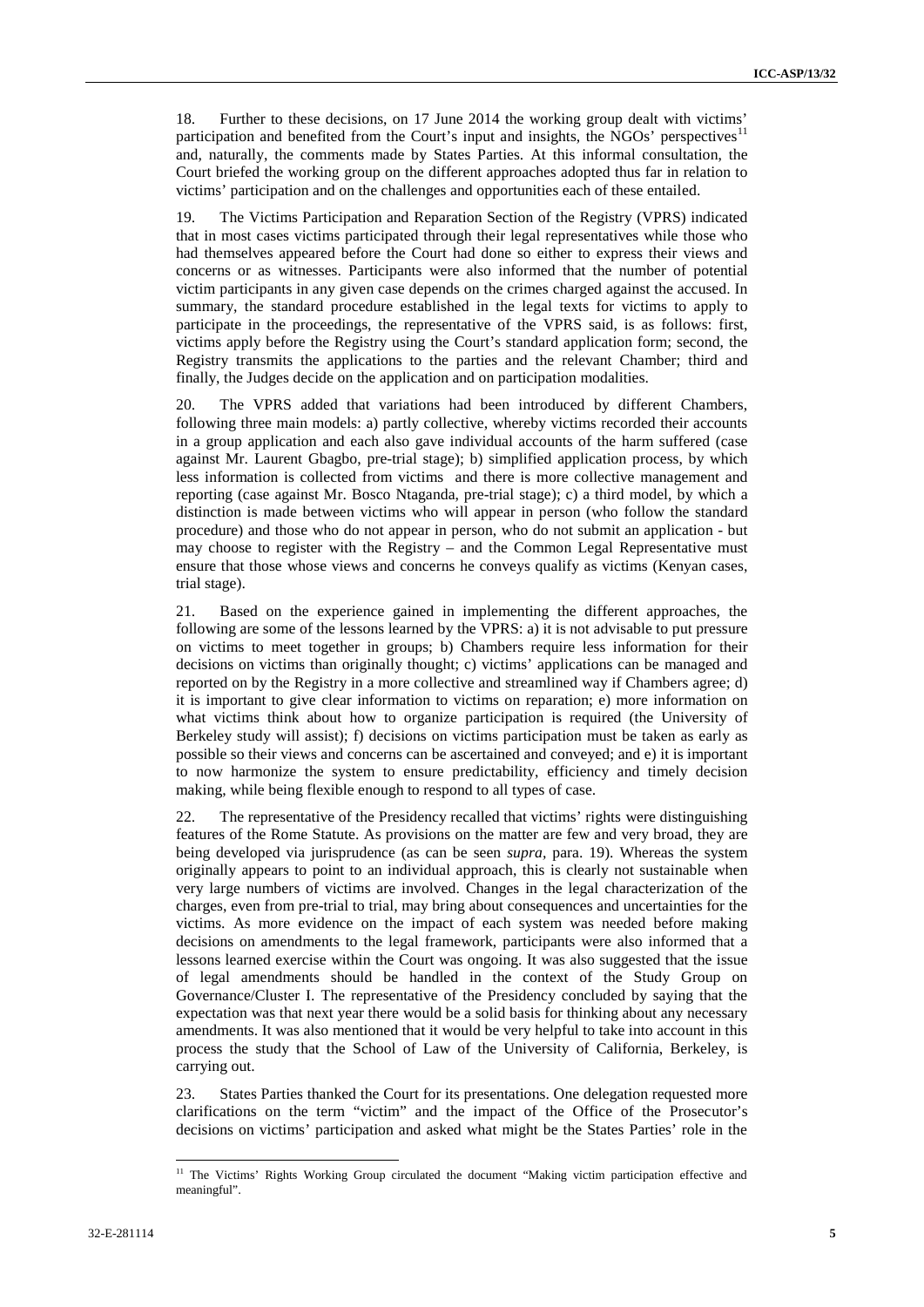harmonization of the different approaches on victims' participation. Some delegations, noting that the current system is unsustainable and that the Court's practice is moving towards a collective approach in victim participation in the proceedings, expressed its interest in continuing discussions with different stakeholders with a view to consider and adopt, if necessary, legal amendments. Another delegation regretted that the Court did not present concrete amendment proposals before the working group.

24. The VPRS stated that victims' participation depended on the charges and that before making decisions on the role to be played by States Parties to harmonize the system an internal discussion within the Court should be undertaken. In relation to the debate on the individual or collective approach there is a need for caution and first of all it should be understood what is meant by "collective".

25. At the end of the meeting, a survey conducted by the School of Law of the University of California, Berkeley, of 109 witnesses who had appeared before the Court was presented. Likewise, a representative from the Registry referred to the Revised Strategy of the Court in relation to victims<sup>12</sup>, posited that it would be reviewed once the Court issued second instance verdicts and final rulings on reparations and stated that the Court was not in a position to provide new elements for debate in the near future.

26. Taking into account the context of an incomplete judicial cycle and in order not to predetermine, overlap or duplicate ongoing processes within the Court on victims' participation, co-facilitators deemed wise to build on the Court's inputs. Therefore, as it was conveyed to the working group on 14 August through a note dated 22 July, cofacilitators did not schedule further informal consultations for the remainder of the year. What is at stake is ensuring not only an effective and efficient victims' participation system but also, and above all, a meaningful one.

#### **3. Reparations' issues.**

27. On 30 September, the working group was addressed by representatives from the Registry and the Presidency, who presented the "Integrated report of the Court concerning victims and reparations".

28. The Registry made an update on the implementation of its strategy in relation to victims. It advanced that the review of this strategy, which should have been done in 2014, was postponed by one year because of different and unforeseen circumstances at the time of its adoption, such as the ongoing *ReVision Project*, the absence of a full judicial cycle and of a first final decision on reparations, and the evolving jurisprudence regarding victims' participation.

29. The Presidency touched upon principles relating to victims' reparations and on the criteria for determining disposable means relating to reparations, topics on which the Court should report back to the Assembly<sup>13</sup>. Despite the fact that the Assembly stressed that it was critical to establish coherent and consistent principles relating to reparations in conformity with Article 75 of the Rome Statute, which sets forth that "[t]he Court shall establish principles relating to reparations", the Presidency recalled that as a result of discussions amongst the Judges in two plenary sessions these matters are being developed via jurisprudence and finally unified, where contended in the proceedings, by the Appeals Chamber.<sup>14</sup> However, and in reference to the decision on reparations in the case against Mr. Lubanga<sup>15</sup>, the Presidency asserted that international customary law already set out

<sup>&</sup>lt;sup>12</sup>See International Criminal Court. Assembly of States Parties, *Court's Revised strategy in relation to victims*, 5 November 2012, document ICC-ASP/11/38; International Criminal Court. Assembly of States Parties, *Report of the Court on the Revised strategy in relation to victims: Past, present and future*, 5 November 2012, document ICC-ASP/11/40; and International Criminal Court. Assembly of States Parties, *Report of the Court on the implementation in 2013 of the revised strategy in relation to victims*, 11 October 2013, document ICC-ASP/12/41.<br><sup>13</sup> ICC-ASP/12/92*6* 5 OPC at 1.0011

<sup>&</sup>lt;sup>13</sup> ICC-ASP/12/Res. 5, OP6 and OP11.<br><sup>14</sup>See International Criminal Court. Assembly of States Parties, *Report of the Bureau on victims and affected communities and the Trust Fund for Victims, including reparations and intermediaries*, 15 October 2013, document ICC-ASP/12/38; andInternational Criminal Court. Assembly of States Parties, *Report of the Bureau on the Study Group on Governance*, 22 November 2011, document ICC-ASP/10/30.

<sup>15</sup>International Criminal Court. Trial Chamber I, *Situation in the Democratic Republic of the Congo in the case of the Prosecutor v. Thomas LubangaDyilo. Decision establishing the principles and procedures to be applied to reparations*, 7 August 2012, document ICC-01/04-01/06.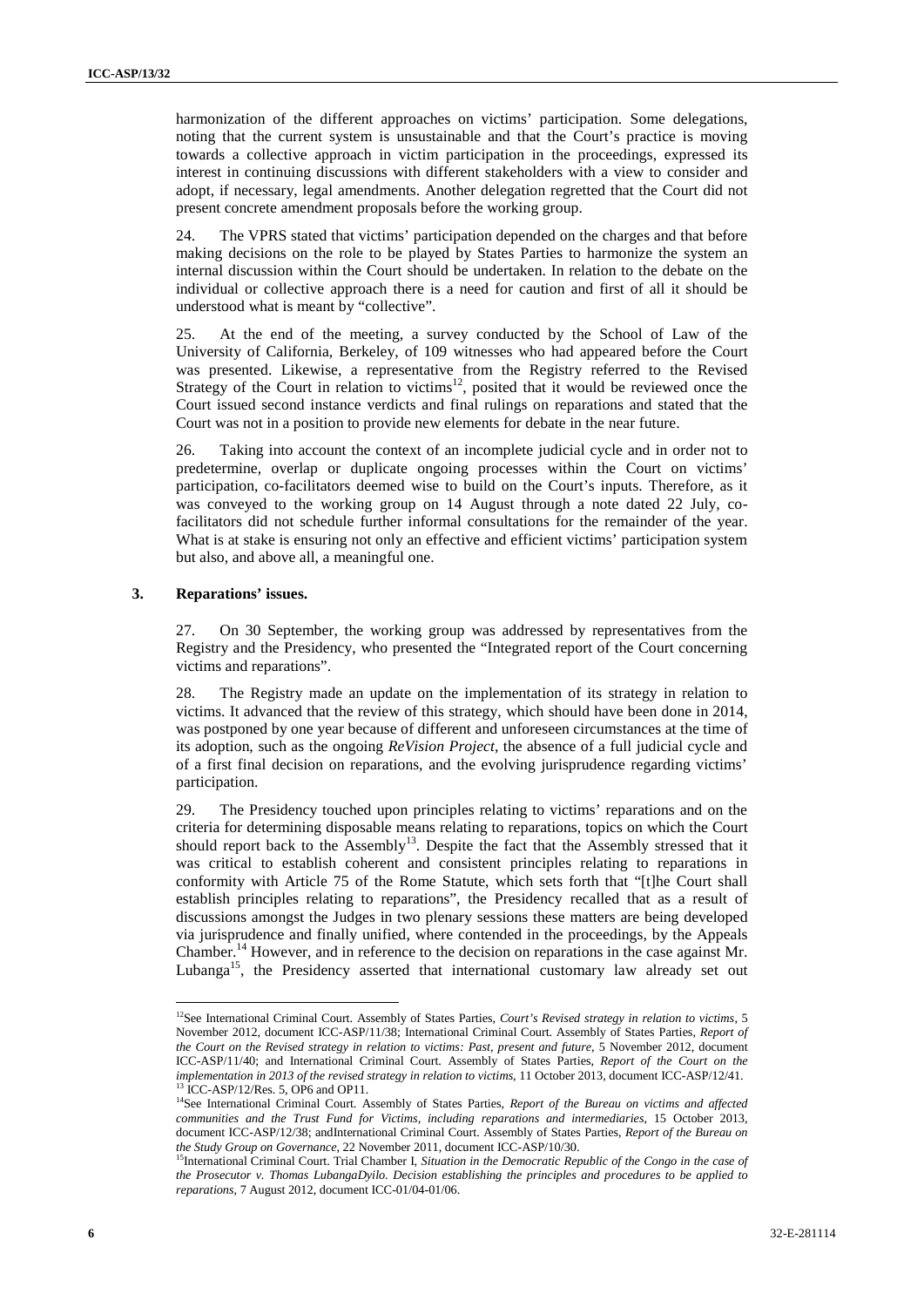principles on reparations, so the Court would basically restate them to a large extent. The Presidency also reminded that the prerequisite of a reparations award was a conviction. And concerning the criteria for determining disposable means relating to reparations, the Presidency apprised that consultations are being held with both the Chambers and the Registry with a view to a set of criteria.

30. Some delegations and the TFV pointed out that the adoption of principles on reparations was of the utmost importance in terms of legal certainty and added that those principles should be based on the nature of the crimes and the harm suffered by victims. One delegation asked if the Court followed a roadmap to adopt principles on reparations and whether those principles would be principles *strictu sensu* or rules. Another delegation asked about the role that might be played by States Parties to move forward regarding principles on reparations and whether there was a time-line to consider the system of victims' participation, which might demand legal amendments.

31. The Presidency explained, as regards legal certainty, that the Court would follow the existing international customary law on reparations and that it would adopt principles because their structure, which was broader than the rules' one, left more room for interpretation and flexibility to apply to the specifics of each case. Both the Presidency and the Registry said that States Parties' continued interest on victims-related issues is very helpful. The Court expected to touch upon victims' participation next year and in the context of its lessons learnt initiative and ultimately the Study Group on Governance.

## **III. Recommendations**

32. The Bureau submits the following recommendations for the consideration of the Assembly:

a) To adopt the draft resolution in the annex, entitled "Victims and affected communities, Trust Fund for Victims and reparations";

b) To continue to monitor the implementation of victims' rights under the Rome Statute through its Bureau.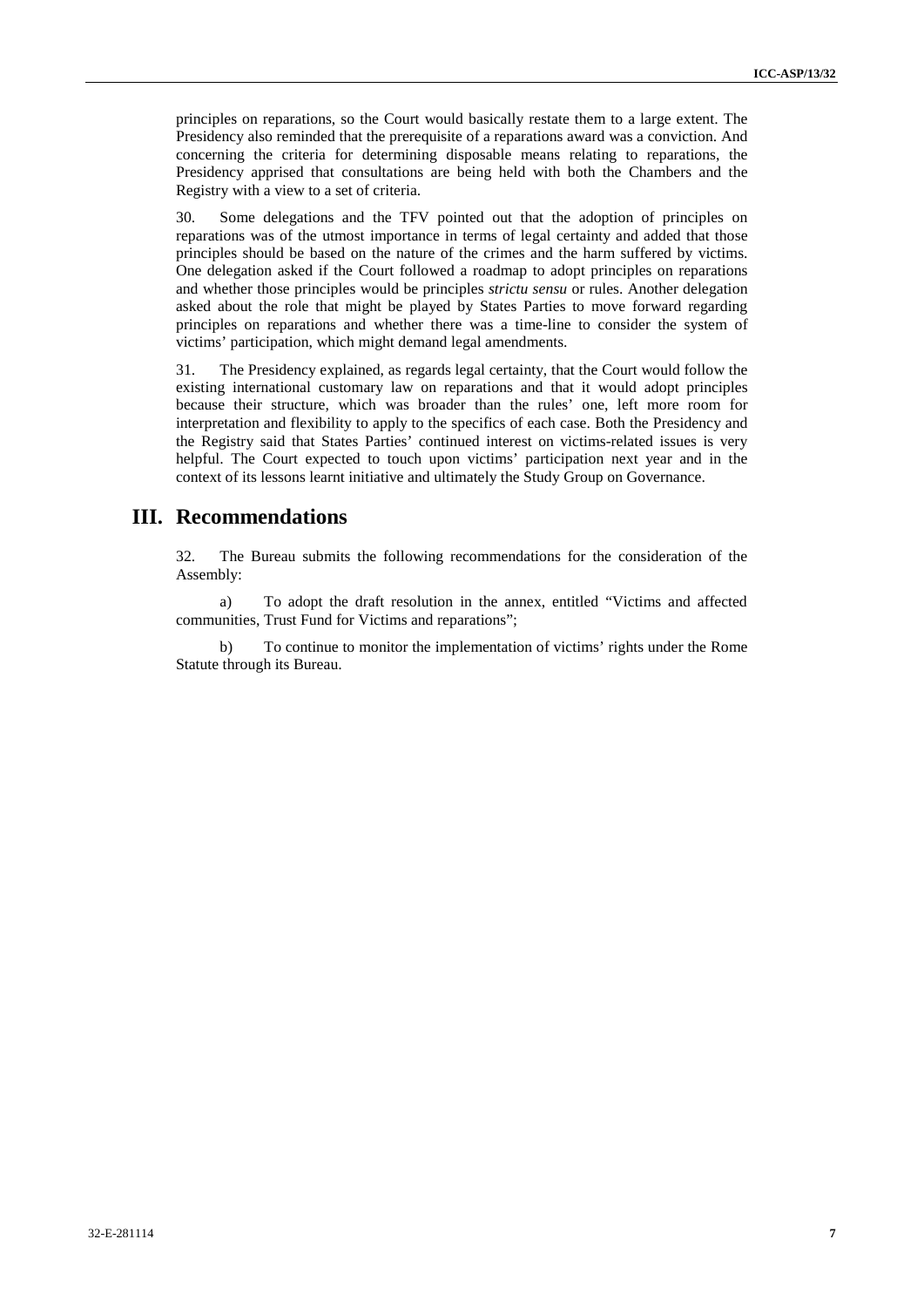## **Annex**

# **Draft resolution on "Victims and affected communities, reparations and Trust Fund for Victims"**

#### *The Assembly of States Parties,*

*PP1 Recalling* its resolutions ICC-ASP/1/Res.6, ICC-ASP/4/Res.3, RC/Res.2, ICC- ASP/10/Res.3, ICC-ASP/11/Res.7 and ICC-ASP/12/Res.5;

*PP2 Determined* to ensure the effective implementation of victims' rights, which constitute a cornerstone of the Rome Statute system**;**

*PP3 Reaffirming* the importance of the Rome Statute to the victims and affected communities in its determination to hold to account the perpetrators of the crime of genocide, crimes against humanity and war crimes, thus contributing to their prevention;

*PP4Reiterating* that victims' equal rights to present their views and concerns in the proceedingswhere their personal interests are affected, under article 68 of the Rome Statute, and to expeditious and effective access to justice, protection and support, adequate and prompt reparation for harm suffered, and access to relevant information concerning violations and redress mechanisms are essential components of justice and, in this regard, *emphasizing* the importance of effective outreach to victims and affected communities in order to give effect to the unique mandate of the International Criminal Court towards victims;

*PP5 Noting* that the crimes within the jurisdiction *ratione materiae* of the Court may affect large numbers of victims, targeted either individually or collectively;

*PP6 Noting* that certain principles and procedures for reparations are set out by Trial Chamber I in its 'Decision establishing the principles and procedures to be applied to reparations' in the case against Thomas Lubanga Dyilo, dated 7 August 2012, and some are subject to an on-going appeal**;**

*PP7 Aware* that, pursuant to article 75, paragraph 2, of the Rome Statute, the Court may order, where appropriate, that the award for reparations be made through the Trust Fund for Victims, and *mindful* of the current financial situation of the Trust Fund;

*PP8 Acknowledging* that the Board of Directors of the Trust Fund for Victims, in accordance with its Regulation 56, shall determine whether to complement the resources collected through awards for reparations, and, noting the request of the Board to strengthen the Fund's reserve for reparations;

1. *Welcomes* the ongoing and continuous work of the Court in implementing and monitoring its Revised Strategy in relation to victims and welcomes the Court's intention to review such a strategy once the judicial cycle be finished, if necessary;

2. *Recalls* its concerns about the difficulty the Court has encountered, on some occasions, in processing applications from victims seeking to participate in proceedings, and *notes* the efforts of the Court to ensure that such a process impacts positively on the effective implementation and protection of the rights and interests of victims under the Rome Statute;

3. *Reaffirms* the need to review**,** in 2015**,** the system for victims to apply to participate in proceedings, in order to ensure the sustainability, effectiveness and efficiency of the system, including any necessary amendment to the legal framework, while preserving the rights of victims under the Rome Statute and**,** aiming at legal certainty and predictability for parties and participants and for the planning of the Court and the Trust Fund for Victims, *calls upon* the Court to explore ways to harmonize the application process for victims to participate in the proceedings before the Court**,** and in consultation with all relevant stakeholders;

Takes note with appreciation of all the efforts to enhance the efficiency and effectiveness of victim participation, and**,** *further noting* more collective approach**,** *invites* the Bureau to explore, through its Study Group on Governance and based on a report the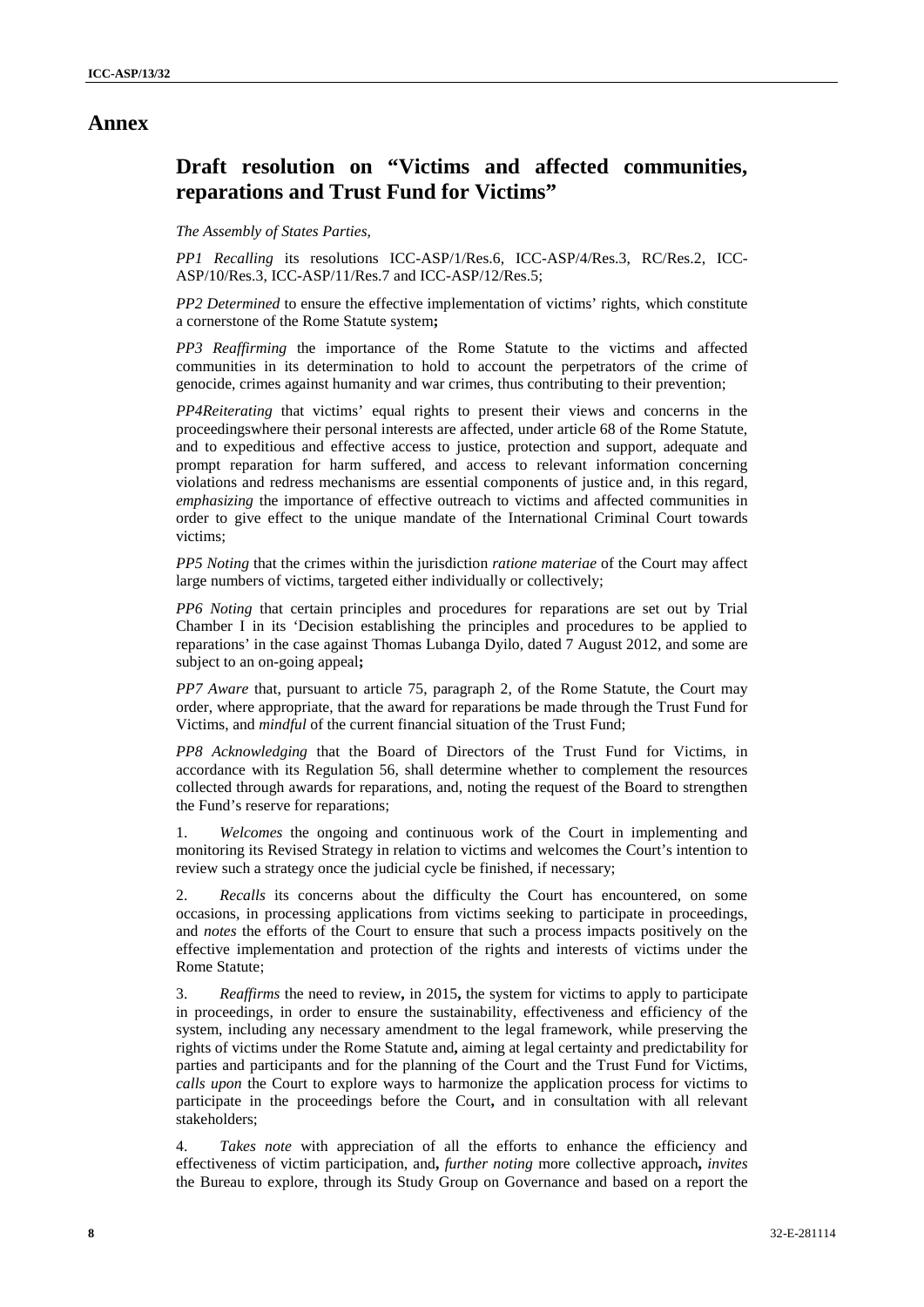Court is requested to submit in 2015, the need for possible amendments to the legal framework for the participation of victims in the proceedings;

5. *Notes the importance,* when recruiting officers in charge of victims and witnesses affairs, of ensuring that they have the necessary expertise to take into account cultural traditions and sensitivities and the physical, psychological and social needs of victims and witnesses, particularly when they are required to be in The Hague or outside their country of origin to participate in proceedings before the Court;

6. *Reiterates the need for* the Court to continue to ensure that principles relating to reparations be established in accordance with article 75, paragraph 1, of the Rome Statute, *takes note* of the Court report on this matter, and *further requests* the Court to continue to establish such principles as a priority and report back to the Assembly at its fourteenth session;

7. *Reiterates* its call to States Parties, where crimes under the Court's jurisdiction have been committed, to adopt and implement, as appropriate, victim-related provisions, according to their respective contexts and needs**,** consistent with the 1985 United Nations General Assembly resolution 40/34 "Declaration of Basic Principles of Justice for Victims of Crime and Abuse of Power", the 2005 United Nations General Assembly resolution 60/147 "Basic Principles and Guidelines on the Right to a Remedy and Reparation for Victims of Gross Violations of International Human Rights Law and Serious Violations of International Humanitarian Law" and other relevant instruments;

8. *Recalls* its invitation to States Parties where crimes under the Court's jurisdiction have been committed to act in solidarity with victims by, inter alia, playing an active role in sensitizing communities on the rights of victims in accordance with the Rome Statute in general, and on victims of sexual and gender based violence as well as other vulnerable groups in particular; combating their marginalization and stigmatization; assisting them in their social reintegration process and in their participation in consultations; and promoting a culture of accountability for these crimes;

9. *Reiterates* that liability for reparations within the framework of the Rome Statute is exclusively based on the individual criminal responsibility of a convicted person, and that therefore under no circumstances shall States be ordered to utilize their properties and assets, including the assessed contributions of States Parties, to fund reparations awards, including in situations where an individual holds, or has held, any official position;

10. *Stresses* that,since the identification, tracing and freezing or seizure of any assets of the convicted person are indispensable for reparations, it is of paramount importance that all necessary measures are taken to that end, in order for relevant States and relevant entities to provide timely and effective assistance pursuant to articles 75**,** 93, paragraph 1(k), and 109 of the Rome Statute, and *calls upon* States Parties to enter into voluntary agreements, arrangements or any other means to this end with the Court;

11. *Reaffirms* that the declaration of indigence of the accused for the purpose of legal aid bears no relevance to the ability of the convicted person to provide reparations, *takes note* ofthe Court report on this matter, and *further recalls its* request to the Court to continue to develop a scheme in that regard and to report back to the Assembly on related substantial developments at itsfourteenth session;

12. *Reasserts* that when deciding on the disposition or allocation of fines and forfeitures of property or assets of the convicted person, their use for the purpose of reparations shall be prioritized in accordance with the Rules of Procedure and Evidence;

13. *Renews* its appreciation to the Board of Directors and the Secretariat of the Trust Fund for Victims for their continuing commitment towards victims, and *encourages* the Board and the Secretariat to continue to strengthen its ongoing dialogue with the Court, States Parties and the wider international community, including donors as well as non governmental organizations, who all contribute to the valuable work of the Trust Fund for Victims, so as to ensure increased strategic and operational visibility and to maximize its impact and ensure the continuity and sustainability of the Fund's interventions;

14. *Welcomes* the Strategic Plan of the Trust Fund for Victims for the period 2014-2017 and *encourages* States Parties, the Court and the Fund to coordinate their activities and